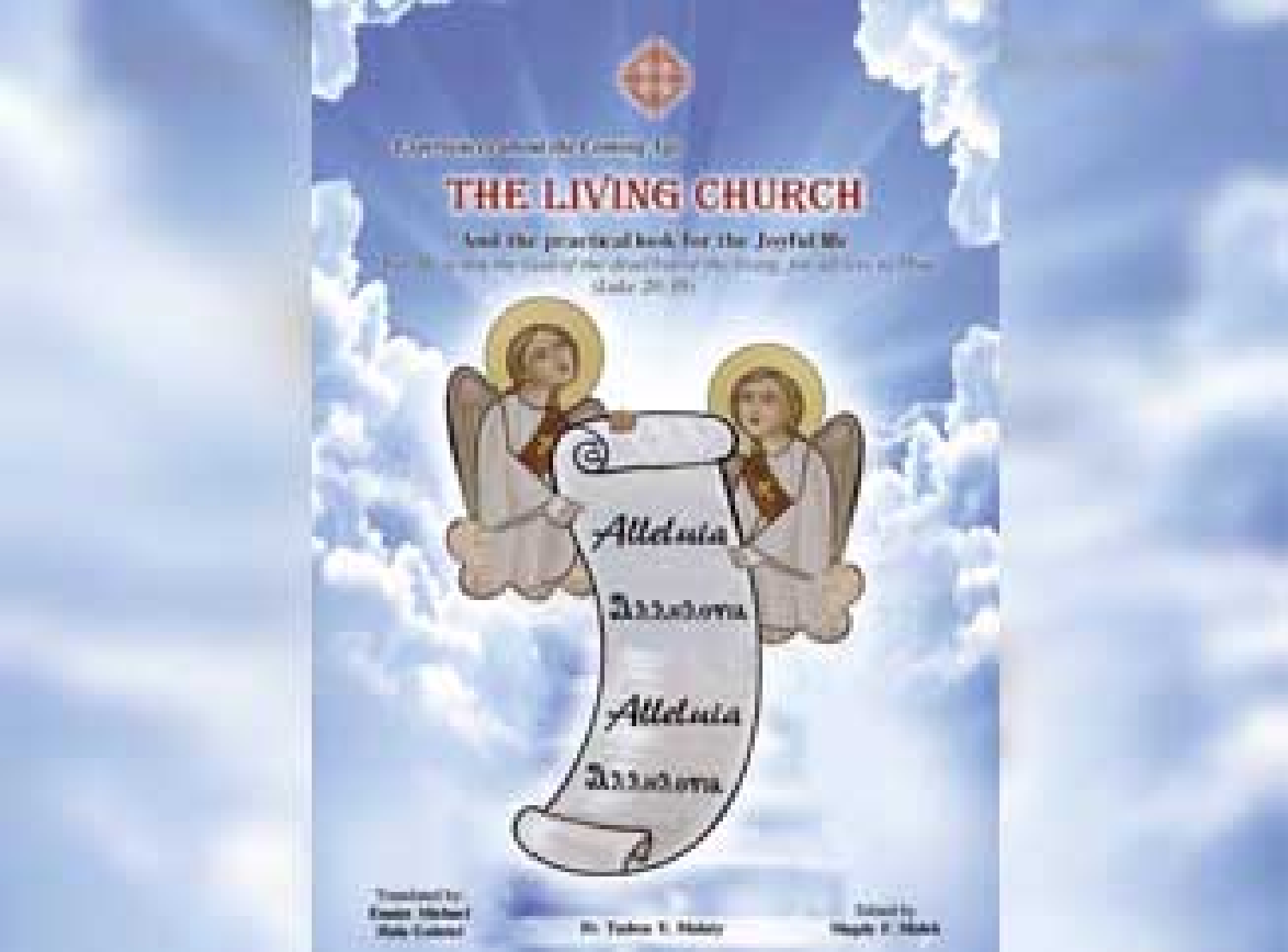*Experiences about the Coming Age*

# THE LIVING CHURCH

# **And the practical look for the Joyful life**

*"For He is not the God of the dead but of the living, for all live to Him. (Luke 20:38)*

#### **Fr. Tadros Y. Malaty**



Translated by: **Enaiat Michael Hala Gabriel**

Edited by **Magdy F. Malek**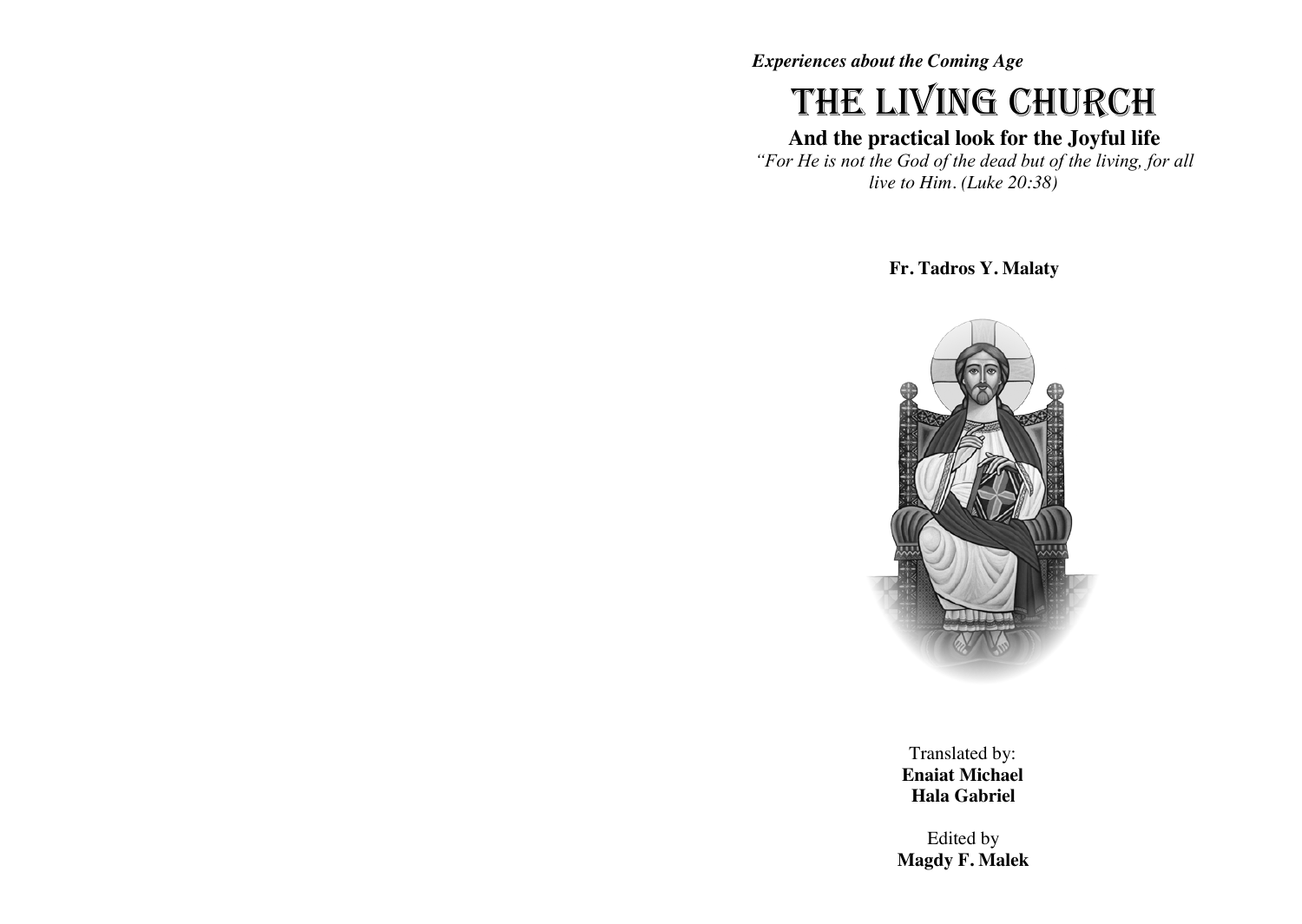Translated by: **Enaiat Michael Hala Gabriel** Edited by: **Magdy F. Malek Queen Mary & Prince Tadros Coptic Orthodox Church Pope Shenouda III Center** *283 DAVIDSONS MILL ROAD*

*SOUTH BRUNSWICK, NJ 08831*

Prepared by: **Fr. Tadros Y. Malaty**

Printed by: American Pack Cairo - Egypt +202 22801119 US Branch +1 973 323 2666

## **CROSSOVER WITH THE LIVING CHRIST**

Many times I longed to write about the believer's point of view toward the coming age. There, the soul will settle with the body into a glorified partnership with our Heavenly Jesus Christ.

With every breath of my life, I encounter with the Church and I find her a living invitation to meet with my Christ, who carries me with His Holy Spirit. Thus, I would experience every day the everlasting bosoms of the Father which He opens for me.

Briefly, I register our daily ecclesiastical experience, as it is a new delightful view for everything within us and around us, for example:

1. **The purpose of our existence:** Our lives does not end with death, which would destroy all our labor, causing us to live restless or on edge. But, the heavenly Word of God was incarnate and dwelt among us to share our life. He entered with us to the grave. He was raised and He raises us with Him. Therefore, we are not dealing with the matters of the coming age as some abstract philosophical ideas, but as a living experience within His Own life. **He presented to us a biblical knowledge about the second life that existed in His body which was risen from the dead. And that will make us perceive through our daily partnership with Him in terms of the experiences of the coming age. "That I may know Him, and the power of His Resurrection, and the fellowship of His sufferings, being conformed to His death." (Philippians 3:10).**

2. **The Creation** is a wonderful divine gift; its aim is to stimulate the heart with love toward the Creator Who offers to us the open heaven.

Righteousness of Christ, who prepares us to the everlasting 3. **The Virtuous Life:** It is an enjoyment of the subtractual the subtractual the 3.5 of Christ, who prepares us to the everlasting dding! wedding!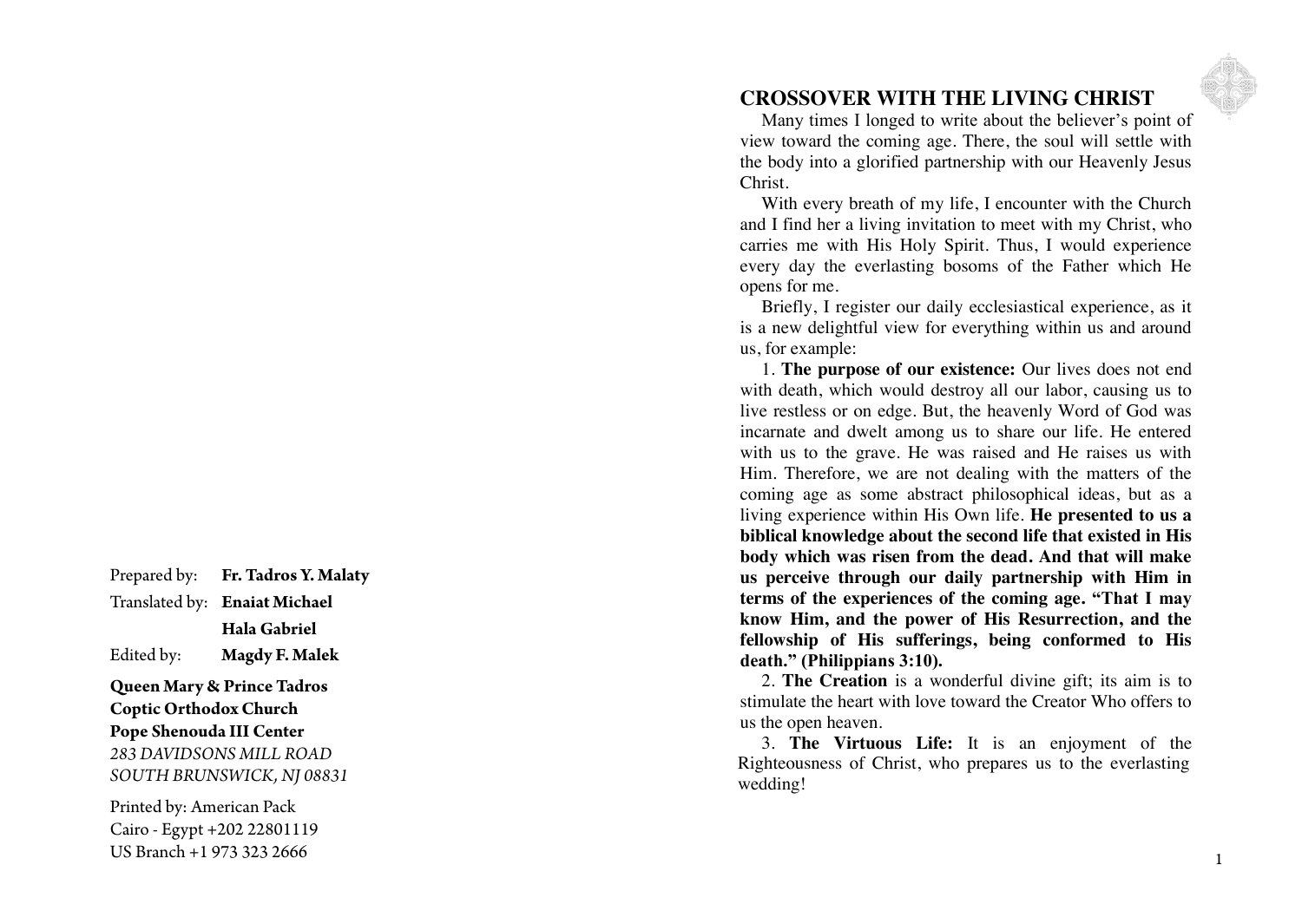4. **The Body:** Shares with **the soul** in struggling by the power of the Holy Spirit to share together in the inheritance of the eternal life without duality! So, there won't be enslaving to the body by temptation or contempt for it!

5. **The Human Freedom and the Divine Choice:** God loves us promising His glory without forcing us! He sanctifies our human freedom!

6. **God, His Angels and the Mankind:** They consist of immaculate partnership, hard to be perceived. It is strongly revealed in the eternal life!

7. **Worshiping God:** It is not a duty we have to fulfill; it is a preparation for the heavenly eternal life where it takes place on a celestial level.

8. **Death:** The true death is not the separation between the soul and the body, where the body will turn into dust, but it is the deprivation of the person as a whole from God, the Life-Giver. So, the soul and the body will perish forever.

9. **The Ecclesiastical Life:** The Church is the icon of eternity, so the true Christian is joyful all the time. He cries from the bottom of his heart with St. Paul: "For you were once darkness, but now you are light in the Lord. Walk as children of light." (Ephesians 5:8).

10. **The Holy Sacraments:** It is a preparation for the soul to enter the eternal wedding. So, the believer will live in heaven while he is still in the body.

11. **The Building of the Church:** It is Noah's arch that carries us in safety to cross the tribulations of the world. It will settle on the Holy Mountain of the Lord. We will exit to the heavenly celestials to live with them sharing their praises and their un-ceased thanks.

 $\frac{1}{2}$  to trust in it?! 12. **The Icons of the Church:** They are our pathways to heaven. They are an invitation to enjoy the heavenly life. They will stop the fear of death or the world's events regardless of their violence.

### **IT WILL NOT BE DEATH TO YOUR SERVANTS, BUT DEPARTURE**

Our beloved Christ in His amazing love, let us enter with Him to the death of the Cross, that we may see Him victorious with the power of His own Resurrection. He granted us a new resurrected life. Death has no place within us, but we view it as a happy crossing into an eternal life.

We entered into the water of Baptism through the cross that we may test the burial with Him, so we may get raised through experiencing the resurrected life. "Therefore, we were buried with Him through Baptism into death, that just as Christ was raised from the dead by the glory of the Father, even so we also should walk in newness of life" (Romans 6:4). We should practice our membership in the church of the living, which will not be approached by death of sin. And Satan will not be able to isolate it from God, the source of her life.

For the Psalmist praising: "Blessed is the man You choose, and cause to approach You, that he may dwell in Your courts" (Psalm 65:4). Who will dwell in the house of the Lord forever but the one who enjoys the power of Christ's resurrection and hear the Divine Voice? "I am the Resurrection and the Life. he who believes in Me, though he may die, he shall live, and whoever lives and believes in Me shall never die." (John 11:25-26). Also, "Most assuredly, I say to you, if anyone keeps My word, he shall never see death." (John 8:51).

- After the advent and death of Jesus for the sake of the world, death became slumber and repose.
- Don't you know how the Cross restores many mistakes?

Didn't it destroy death, delete the sin, eliminate Satan's power and satisfied our good body?

Didn't it maintain the whole world? and, you still unable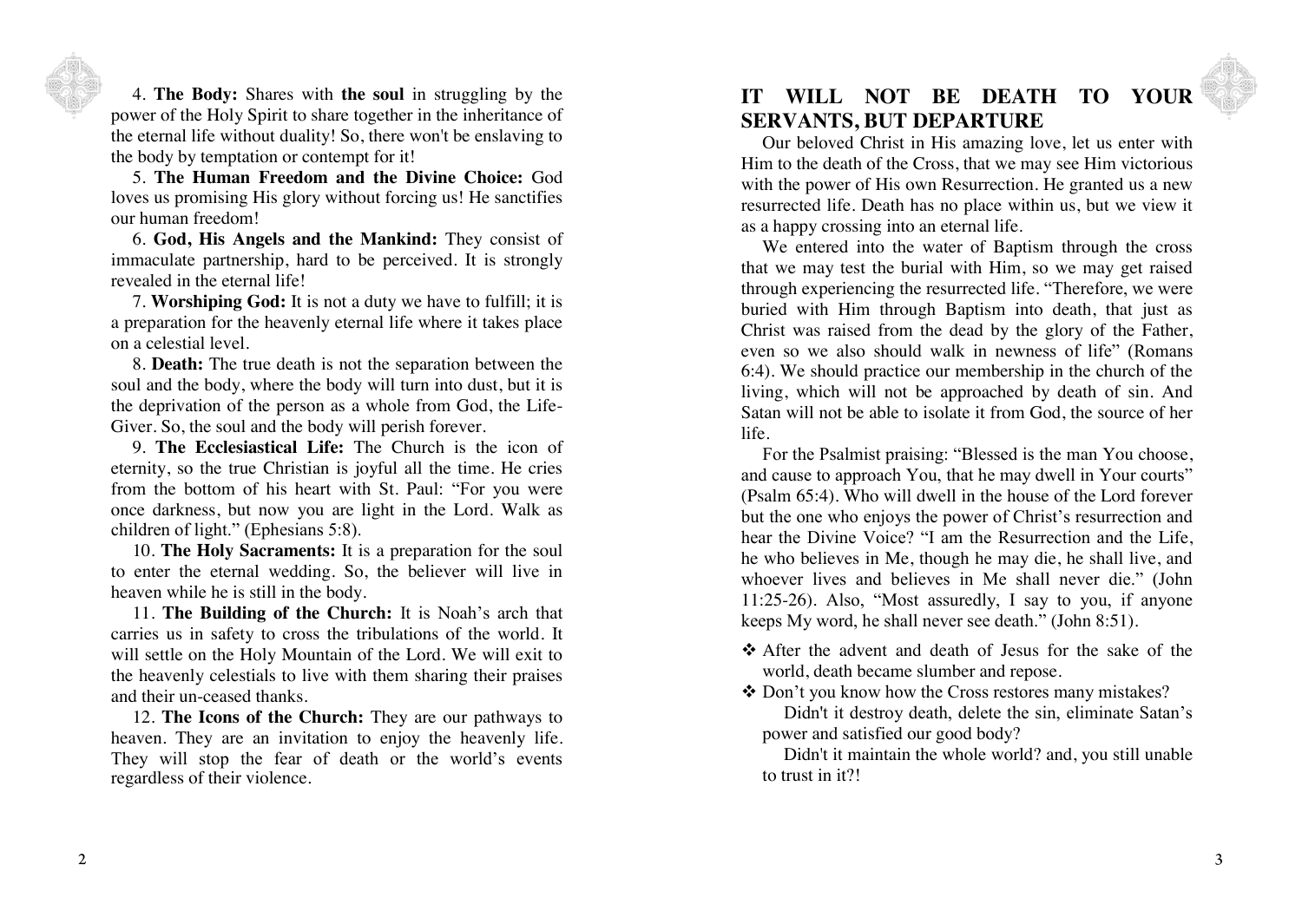❖ Who can tell about the Lord's wonderful deeds?

From death, we became immortal. Did you understand the victory and the way by which that was achieved?

Learn how you obtained this victory without effort or sweat. Our weapons did not smear with blood nor we stood in the battle field, we did not get wounded and we did not witness the battle but we cultivated its fruit.

Christ is our Fight and the Crown of victory belongs to us.

As long as the victory is our share, then today, it is befitting for us as soldiers to sing with joyful voices the victorious praises. Let us praise our Master saying:

**"Death is swallowed up in victory.** 

**O Death, where is your sting?** 

**O Hades, where is your victory?"** (1 Corinthians 15:54 -55).

 If you love the departed, you need to be happy and pleased that he was saved from the current death.

#### **St. John Chrysostom**

- Death is **immortality** for knowledgeable people. But for the foolish, death is mortal. We should not fear death. But we should fear the destruction of the soul which is a result of ignoring the knowledge of God. Being away from God terrifies the soul!
- Under any circumstances, it is impossible to escape death. Since the wise people acknowledge that, they practice all the virtues, thinking about God's love. They face death without groaning, fear or tears, realizing that death is inevitable, as well as, **it frees us from all the diseases that we are to face in our life**.

#### **St. Antony the Great**

 This world has been alienated to the believers because they live as sojourners. They care about their return to the heavenly place at the second life praising the Lord.

#### **Onesimus of Jerusalem**

 Our desire is the quick advent of the Lord to avoid the period of our servitude (in this world).

#### **Tertu llian**

- We are sojourners or strangers on this earth. Our home is in heaven, once we get there, we will not depart (from it).
- $\triangle$  Those who converse with the heavenly, they are skillfully residing on earth, while they are in fact sojourners.
- $\cdot$  If we imagine the whole world as a one big mansion, heaven is the dome and earth is the pathway. The Lord's plan is to save us from the perishable grounds, so we could say with the apostle: "**Our citizenship is in heaven"** (Phi 3:20). The attachment to the terrestrials would destroy the soul. In contrary of what the Psalmist is praying for and saying: "Make me alive!" (Ps. 118:17)
- The Psalmist passionately longed toward the heavenly Jerusalem. He looked up to the upper kingdoms and said: **"O Lord, your word is forever in the heaven.** " It is always available among your angels who are unceasingly serving you.

#### **St. Augustine**

 My brethren, remember and meditate… who from our former generations is still here living in our present world as an immortal forever?!...

Therefore, when the wise men receive good matters, they place it before them, as Job said: "Surely even now my witness is in heaven" (Job 16:19). The Lord commanded those who own properties. "And I say to you, make friends for yourselves by unrighteous mammon, that when you fail, they may receive you into an everlasting home" (Luke 16:9). "But lay up for yourselves treasures in heaven, where neither moth nor rust destroys and where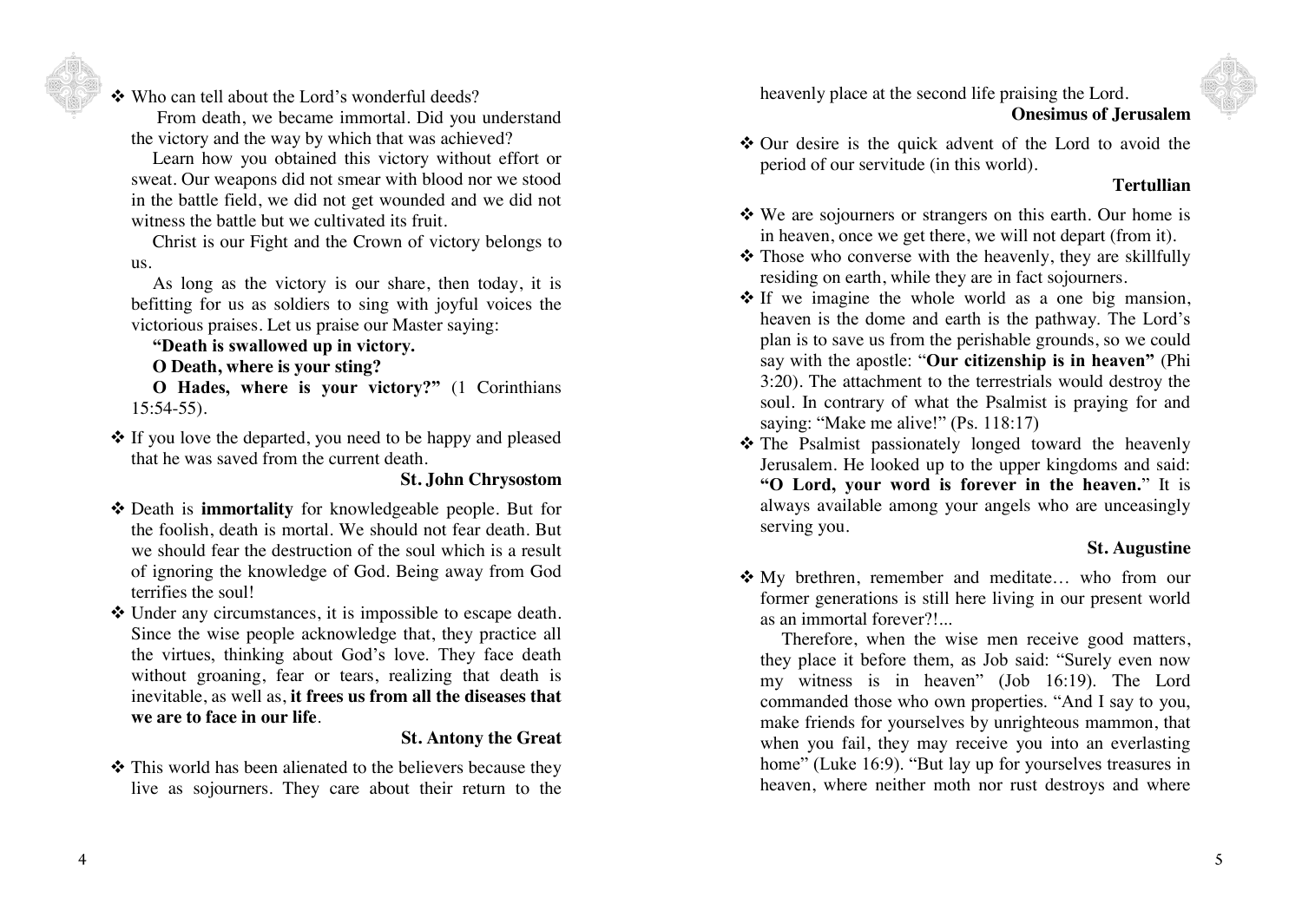thieves do not break in and steal." (Matthew 6:20). **Fr. Aphrahat**

**Death teaches a big lesson to the man, who did not acknowledge his own origin, thinking about the importance of his existence. So, God allowed man to return to his original status, "the dust," for him to thank God who first created him and now He would resurrect him from the dead.** 

 O Man, you had not seen your Creator when He made you from the dust. **Truly, if you had seen yourself being created, you would not had to cry for you were going to die.**

You had seen yourself in a perfect shape. You were created in full beauty as an alive being. You see yourself in the image of your Creator.

You did not see yourself being born or dying. How would you know where are you from? Or who are you? That is why you relate everything to the nature, and you claim your existence to yourself and not to God**. Therefore, your God returned you (to dust) through the nature, to perceive who you were, and to be thankful for Him when He raises you from the dead.** 

**Fr. Botros Christologos** 

## **FAREWELL TO THE DEATH OF SIN!**

We leave the death of sin without return, as we practice our new life in Jesus Christ who was raised from the dead. After we had heard God telling Adam: "For dust you are, and to dust you shall return" (Genesis 3:19). Then, we will hear the Father's voice: "For heaven you are, and to heaven you shall return." The true death is not the separation of the soul from the body, so the body would turn into dust. But, it is the deprivation of the whole man from God who is the Source of his life. And so, the soul would perish with the body forever.

7

This is the death that our Lord wanted to destroy under our feet through the life of repentance which is built upon the acceptance of Christ's work, Who destroyed death by His own death. Therefore it was said:

- "But, if a wicked man turns from all his sins which he has committed, keeps all My statutes. And, does what is lawful and right; he shall surely live; he shall not die." (Ezekiel 18:21)
- "Do I have any pleasure at all that the wicked should die? says the Lord God, "and not that he should turn from his ways and live?" (Ezekiel 18:23)
- "For I have no pleasure in the death of one who dies," says the Lord God. "therefore turn and live!" (Ezekiel 18:32)
- "Say to them: "As I live, says the Lord God, "I have no pleasure in the death of the wicked, but that the wicked turn from his way and live. Turn, turn from your evil ways! For why should you die, O house of Israel?" (Ezekiel 33:11)
- "Nor can they die anymore, for they are equal to the angels and are sons of God, being sons of the resurrection." (Luke 20:36).
- "The sting of death is sin, and the strength of sin is the law." (1 Corinthians 15:56)

## **THE RESURRECTED LIFE**

The Church in its essence is the **"New Life",** and as St. John Chrysostom says, it is the joyful resurrected life.

This is what we perceive through our personal worship in church and even in the church's building and its icons. Since, the only message of the whole Church is to carry every person on its arms to be lifted by the Holy Spirit to enjoy heaven, which is no longer far from us but is established deep down within us.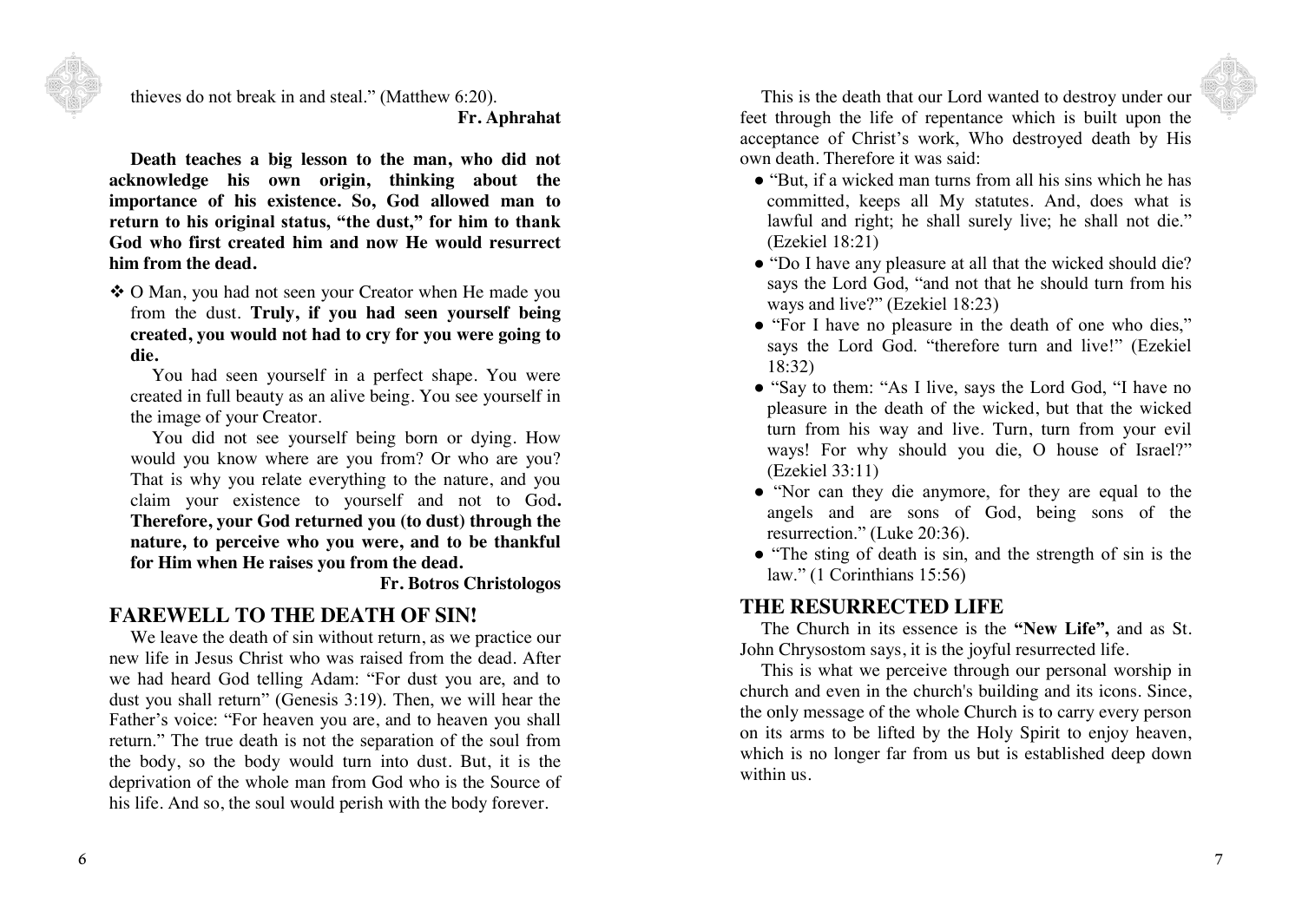## **THE JOYFUL RESURRECTED CHURCH**

The death and resurrection is a daily experience in the life of the Christian. He finds pleasure in entering the grave with Jesus Christ, to die with Him and to be raised with Him, and reside with Him in the Heaven. This is the secret behind his unceasingly praise. St. Paul says: **"And raised us up together, and made us sit together in the heavenly places in Christ Jesus." (Ephesians 2:6).** 

The true Christian is always joyful. He cries from the depth of his heart with St. Paul: **"For you were once darkness, but now you are light in the Lord."** (Ephesians 5:8).

I remember when I was in the Elementary School, one of my relatives died when he was about 10 years old. His body was carried to the church for prayers. Then, his casket was carried again to the cemetery, which was about 5 kilometers from the city. When the grave was opened to place the casket in it, the body carriers felt some movement inside the casket. They opened the casket and found out the boy was alive!! Who can express his parents' joyful feelings upon their son's return to his home alive?... These are the same joyful feelings of each believer when his soul rises from the grave to return to the bosom of her Heavenly Father and her Mother the Church. What could possibly strip the joy from that believer?

## **CHURCH SACRAMENTS OR ETERNAL WEDDING**

One day, I longed to write about the seven Sacraments of the Church. I found out that they are for the preparation of the soul to enter into the eternal wedding, where the believer may live in heaven while still in the body.

For example, man gets buried with his Christ through the **Sacrament of Baptism**. So he may rise as the child of God the Father, and be qualified to be the bride of the Lord, the Only Begotten Son. Baptism is death and resurrection. Through them we shall be ascended to heaven.

In the **Sacrament of Chrismation (Myron)**, we accept the Holy Spirit to dwell in us, and sanctifies every organ of our body and renovates our existence. So, we may become an icon to the Heavenly Groom, Jesus Christ. He may raise heaven from our depths and prepare us to enjoy the unification with our Groom.

We do not live in an isolated world, and we do not suffer from weakness nor imperfection. For the Holy Spirit leads us in a victorious parade of Christ who defeated death. So, we can be seated in the heavenly places victoriously forever.

Through the **Sacrament of Confession and Repentance,**  the believer always enjoys **the returning to God, our Father.** We do confess that we are sinners, but without overlooking the Lord's work toward us through His grace.

The priest as a father takes care of his children during their confession and assists them to open their hearts not only to disclose their mistakes and sins and challenges, but to accept the Heavenly Groom, the Savior.

And through the **Sacrament of Eucharist**, we receive the Lord's body and blood which were shed for us. We become members of the One who conquered death, the crucified Jesus Christ! We wish to die with Him! It is the triumph of the Divine Love working within us.

Through the **Sacrament of Marriage,** the guests should not become occupied only with the bride and the groom, but also with the Eternal Wedding. All of them should left up their hearts to heaven while listening to the priest saying, "God who crown His saints with imperishable crowns." All of them should challenge the time not caring about death which is the only pathway to heaven to enjoy the Groom.

**The Holy Spirit lifts us through all the sacraments to choose death as a divine gift that we may return to the bosom of the Father, and to be with our Groom enjoying the partnership of His Eternal Glory.**